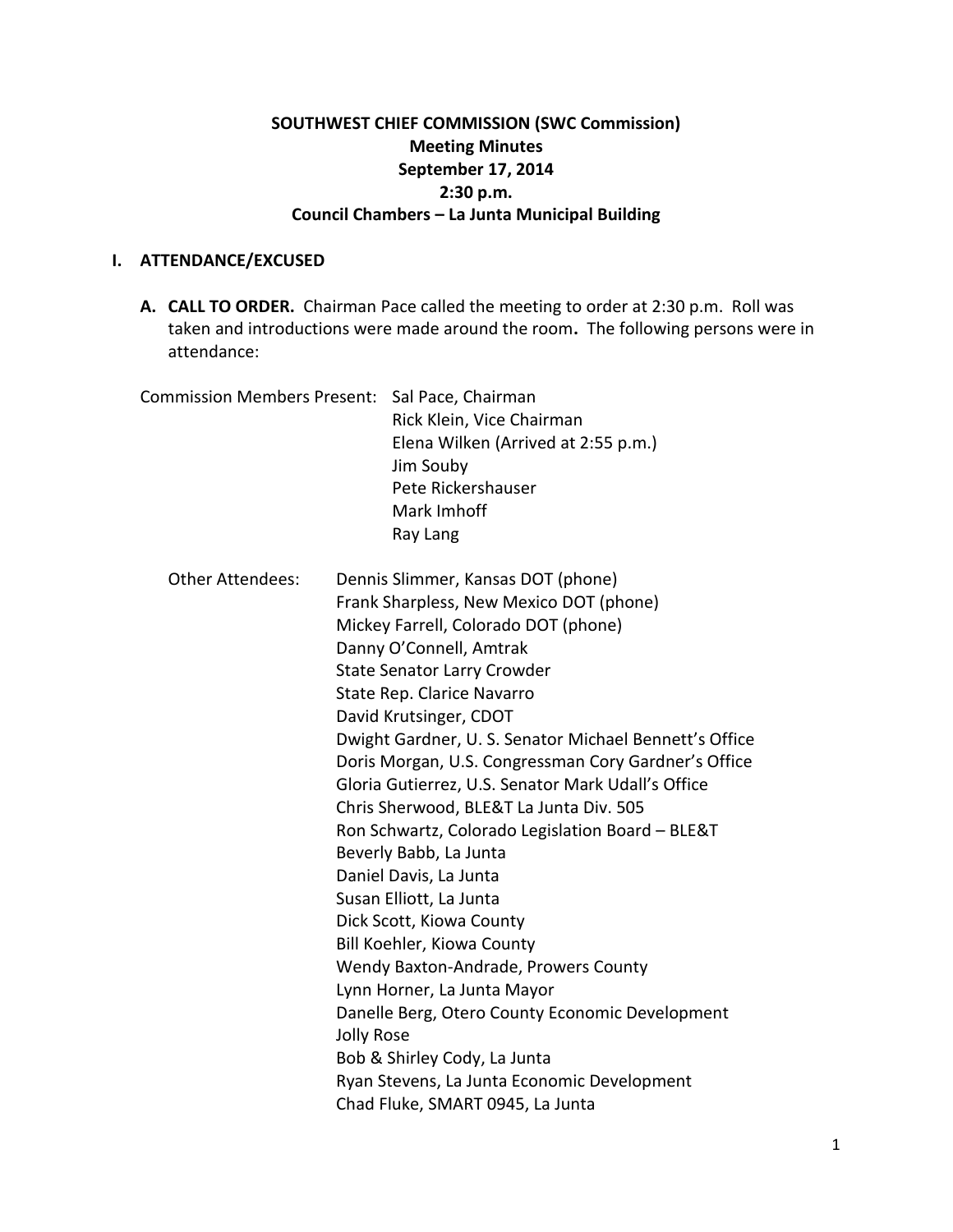Ed Stafford, La Junta Phyllis Kelley, La Junta Keith Goodwin, Otero County Commissioner Nancy Bennett, SECCP Robert Schwinger, SECCP Edward Vela, La Junta Urban Renewal James & Rethabel Huff, La Junta Rick Wallner, National Parks Service Wil Meiklejohn Charles & Donna Paulsen, Pueblo Carol Bolton, Trinidad Joe Reorda, Trinidad Mayor Joel Matthews Rick Manzanares, Canyons & Plains of Southeast Colorado Phil Malouff, La Junta J. Bullerwell, Amtrak, La Junta Jan Schooley, La Junta City Clerk Chris Woodka, Pueblo Chieftain Bette McFarren, La Junta Tribune Democrat

**B. APPROVAL OF MINUTES:** Chairman Pace asked if there were any corrections to the minutes of the September 5, 2014 meeting. Jim Souby asked for a correction to page 4 in the last paragraph where it says "Jim Souby noted Colorail will hold a meeting in the near future", but actually the meeting he was referring to was a National Association or Railroad Passengers (NARP) meeting. And the topic that was requested to be considered at their meeting next month in Salt Lake City is Long Distance Amtrak Trains. Also in the same paragraph, "Representative George Rivera" should be changed to "Senator George Rivera". Also Wichita was discussed in the same paragraph as being in favor of re-routing the Chief, and actually it turns out that their City Council is not in favor of re-routing the Chief.

Jim Souby made a motion to adopt the minutes as corrected, and he said he would submit his corrections in writing. Rick Klein seconded. The motion carried unanimously.

## **II. REGULAR AGENDA**

- **A. Update from members of the General Assembly/Congressional delegation staff.** Those making brief comments were Colorado Senator Larry Crowder, Colorado State Representative Clarice Navarro, Gloria Gutierrez, and Regional Director for U.S. Senator Mark Udall; Dwight Gardner, U.S. Senator Michael Bennett's Office; Doris Morgan, U.S. Rep. Cory Gardner's Office.
- **B. TIGER grant update.** Chairman Pace thanked all of the Colorado partners who put forward matching money for this project. Everyone stepped up on very short notice. The participants include Bent County, Las Animas County, Otero County, Prowers County, Pueblo County, City of Lamar, City of La Junta, City of Trinidad, Trinidad Tourism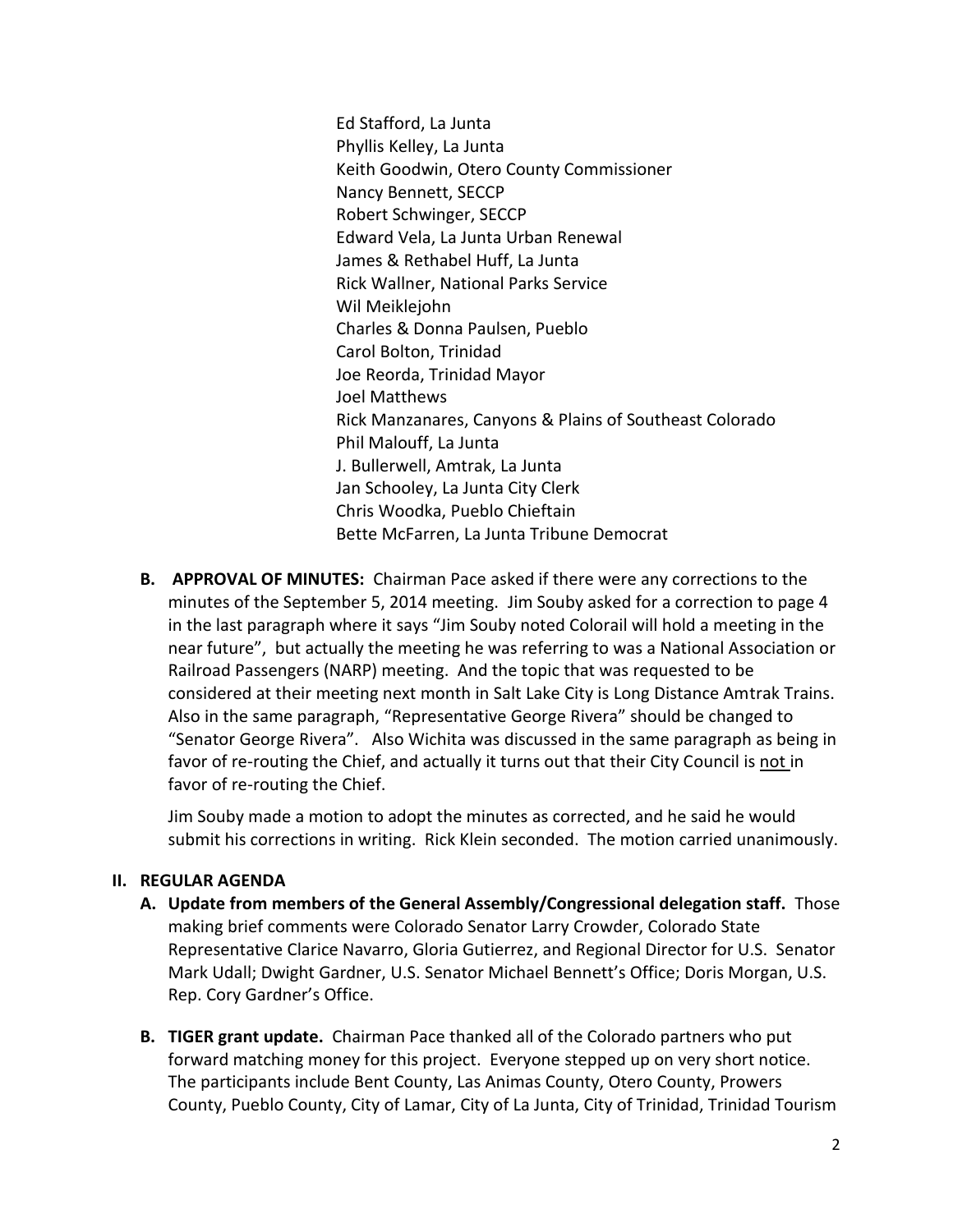Board, The I-25 Coalition, and the Colorado Rail Passenger Association. All of these local entities join Garden City, Dodge City, Hutchinson, Newton, as well as Kansas DOT, BNSF Railway and Amtrak.

Jim Souby stated that the Kansas Department of Transportation will be the grant administrator. The grant will cover about 50 miles of upgrades and the initial thinking was for about 5 to 10 miles in Colorado and the balance in Kansas. However BNSF and Amtrak will make the final decision on that. The notion is to repair the weakest links in the line between Newton, Kansas and Las Animas, Colorado. Through these improvements, a benefit cost advantage of about \$2.43 for every dollar invested is anticipated over the life of this investment. The strategic notion is that we put a partnership together among some advocacy groups, the BNSF Railway, Amtrak and with the Kansas DOT. This will be a very powerful strategic partnership and we will want to build on it. Mr. Souby went on to ask the question "does this in fact save the train?" Where does New Mexico stand? Where will Colorado stand? Where is Amtrak now? What are the next strategic objectives we must achieve? There is a lot of work that needs to be done.

Rick Klein said he wants to make it clear that this grant is awarded to the City of Garden City and will be administered through KDOT. He thanked KDOT for coming to the table with funds.

Dennis Slimmer (by phone) stated KDOT was pleased to partner with Garden City and the other communities and Amtrak and BNSF. They see it as improvement to preserve not only the passenger rail but also an important freight line in Kansas. This project will address the worst of the rail first, and will give us some time to find solutions for the rest of the rail. It takes care of about 1/3 of the bolted rail that is in the worst condition in the La Junta Subdivision. He went on to say that this morning they had a celebration of the announcement of the TIGER Grant application at the railroad depot in Garden City. Elected official and other representatives from Amtrak and BNSF attended. The USDOT awarded a total of \$600 million in TIGER Grant funds. There were 72 transportation projects in 46 states that were awarded. This is out of almost 800 applicants. So Garden City is really to be congratulated along with the whole team, for putting together a strong application. KDOT will begin efforts to prepare agreements and start work on it as soon as possible. BNSF will be doing the engineering work. The time frame for doing the work is it should be done sometime in 2015. It looks to be about seven months' worth of work. BNSF crews will do the work.

Frank Sharpless (by phone) stated that not a lot has changed in New Mexico since the previous meeting. Studies are continuing. There will be a State Traffic Commission meeting in tomorrow in Raton. Amtrak's Ray Lang is slated to be on the agenda. Anyone who would like to attend and speak under the "public comment" portion of the meeting should get with him at the beginning of the meeting.

AT THIS POINT ELENA WILKEN ENTERED THE MEETING ROOM AND WAS SEATED AT THE MEETING TABLE.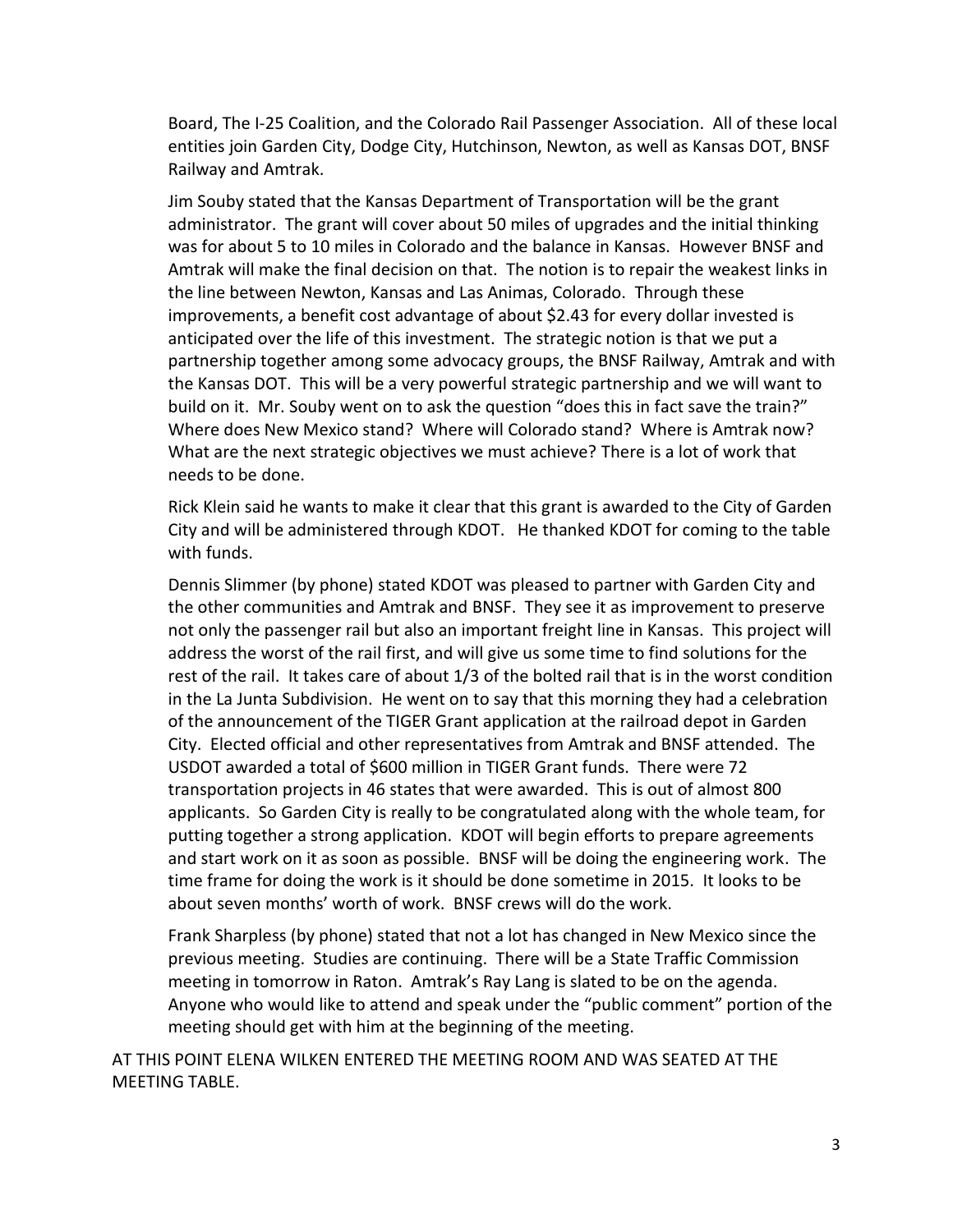**C. Amtrak Update.** Ray Lang said he came in on the train to Garden City this morning for the TIGER Grant celebration. Just to refresh everyone's memory, we are dealing with a stretch of railroad track from central Kansas all the way to Albuquerque that is in jeopardy of having its speeds downgraded. With this \$22 million grant new rails can be laid. The money will cover about 50 miles of railroad, with the worst of the worst being covered first. The work that has to be done first is the Service Outcomes Agreement between Garden City Kansas, KDOT, BNSF and the USDOT. The BNSF has made a major commitment in this grant that if funds were received, they would maintain that railroad to 80 mph.

Jim Souby asked if the Transcon, alternative route, is now off the table and it's now time to just move ahead and get the job done. Ray Lang said the Transcon would have been more expensive because Amtrak would have to have more sidings and capacity to accommodate the train, so they never really looked into it. Souby said his whole point is that we need to fix the train or we lose it. That is the new path which is very important based on conversation at the last meeting regarding where other states stand.

Chairman Pace said it is safe to say that if a solution had not been found, the likely scenario would have been the Southwest just disappears.

Chairman Pace asked for details of the Maintenance Agreement from the BNSF. Does that include the stretch in western Kansas all the way to Las Animas, or is it just 50 miles of new rail? What does it mean for the previously proposed cost?

Ray Lang said the BNSF pledged to maintain the 80 mph for passenger rail to wherever the new rail was laid in the La Junta Sub. So this is the stretch from Newton to Las Animas. If we get new rail there, they would agree to maintain it at passenger speeds.

Senator Crowder stated it would be a good idea to apply for another TIGER Grant after these funds have been expended.

Mark Imhoff said the TIGER program is not a guarantee that there will be another one. A number of years ago Congress went away from earmarks and went more into formula programs. The TIGER has been one way they can do something else. Some people might call it earmarks, but it is an opportunity to designate projects as opposed to formula dollars. But there is no guarantee.

Senator Crowder said he hopes that now the model is set and the attitudes of the state will be more on board, as well as New Mexico.

Rick Klein said we will be working with CDOT and NDOT to see who we can come up with to help sponsor the next round so that the program continues.

Chairman Pace said he wanted to comment on CDOT's long-stated position that this should be a Federal cost only. Perhaps philosophically that might be the ideal path, but unfortunately we have a congress in Washington D.C. that often can't get things done. So we have to think on a local level where there is less gridlock and people can get things done. The very fact that eleven communities in southern Colorado had to put up money in order for Colorado to participate in the TIGER Grant, may have inadvertently ruined the CDOT philosophical opposition.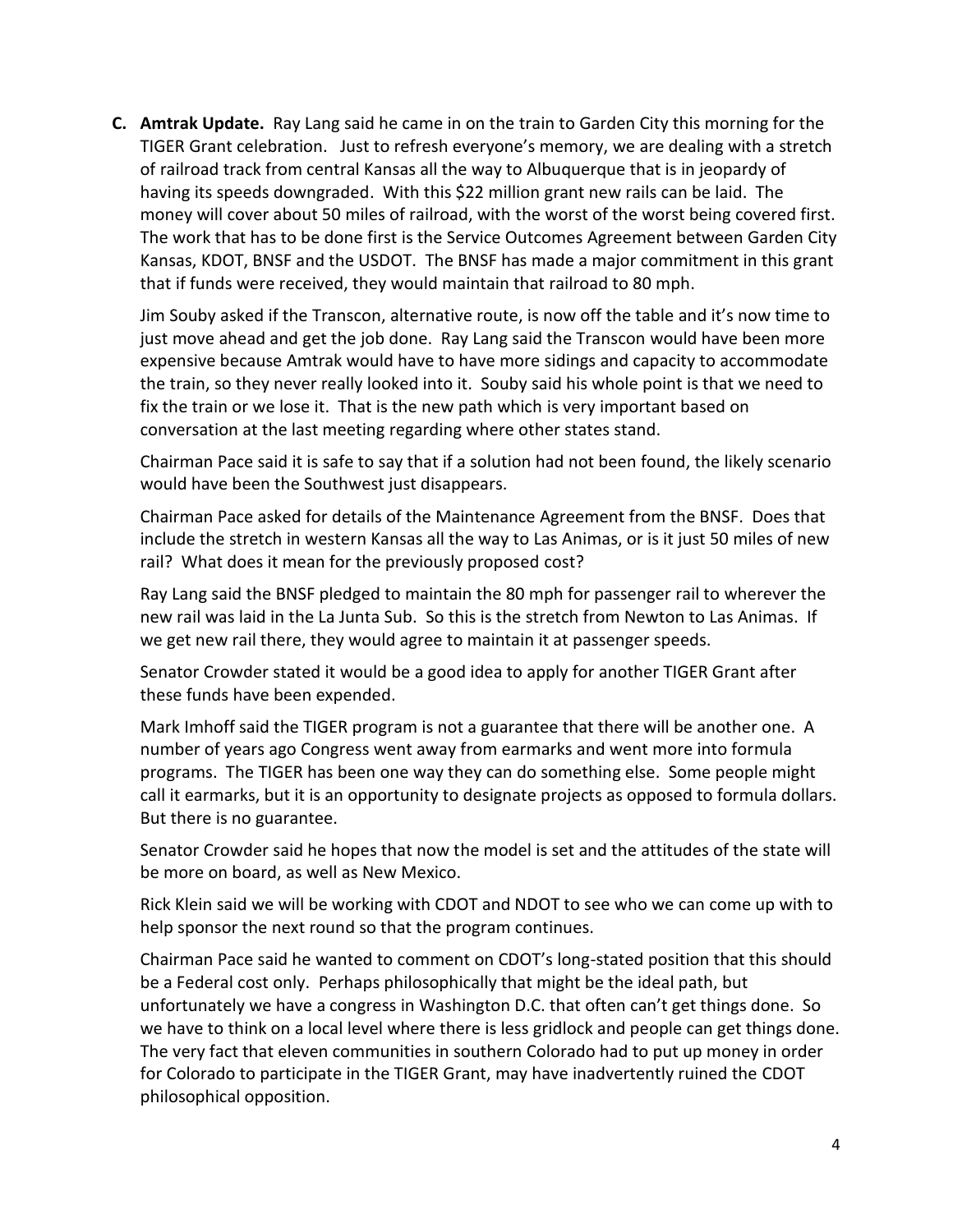Mark Imhoff stated the Federal government stepped up in a big way to help the program.

Ray Lang commented that the TIGER Grant program lives year to year, and he asked the congressional staff members present in today's audience make a point of asking that their bosses support the TIGER Grant program. He went on to say there is an Amtrak bill before the U.S. House of Representatives that has passed unanimously, which shows good bipartisan support, and makes a strong statement. The funding levels in the bill are low, however.

- **D. Update from DOT'S.** This was covered under item **B.**
- **E. Communication with BNSF.** Pete Rickershauser said that BNSF has agreed that at all future meetings of the commission, they will either participate in person or on the phone. As far as questions are concerned, BNSF proposes that any commission questions be formalized and be handled through CDOT representation. So, we would formalize our questions and CDOT will handle them with BNSF. So this would be the way to handle questions formally to BNSF and get answers back formally from them. Mr. Rickershauser views his role as helping the commission formulate questions and interpret the answers. And as we think of questions we should think of Amtrak as well.

Mark Imhoff said that CDOT will be a conduit and this is a mechanism to allow formal requests to get to BNSF. The commission will get an unfiltered answer.

Chairman Pace said the commission should start formulating what types of questions they want to get answered by BNSF. The questions can be considered in a formal way at the next Commission meeting. Rickershauser pointed out that the Commission's questions may generate questions on the part of BNSF. So there needs to be a dialogue and he hopes he can facilitate that.

Chairman Pace asked, in order to prepare for the next meeting, are there any preliminary questions for BNSF at this time.

Ray Lang said that as the Commission moves forward with access to Pueblo, Amtrak needs to formally notify BNSF of the Commission's desire to do that, or at least get their take on what incremental costs are. So the Commission needs to formally ask Amtrak to approach BNSF and start the formal study process.

Clarice Navarro asked who the steel contractor will be. Ray Lang said BNSF will make that decision. Most likely it will be CF&I. It would not be unreasonable to request BNSF contract with CF&I. Chairman Pace agreed this is a critical issue.

Elena Wilken asked who the players are in the Service Outcomes Agreement, and what are they negotiating. She will help draft up that question.

Jim Souby stated another question should be where is New Mexico in all of this.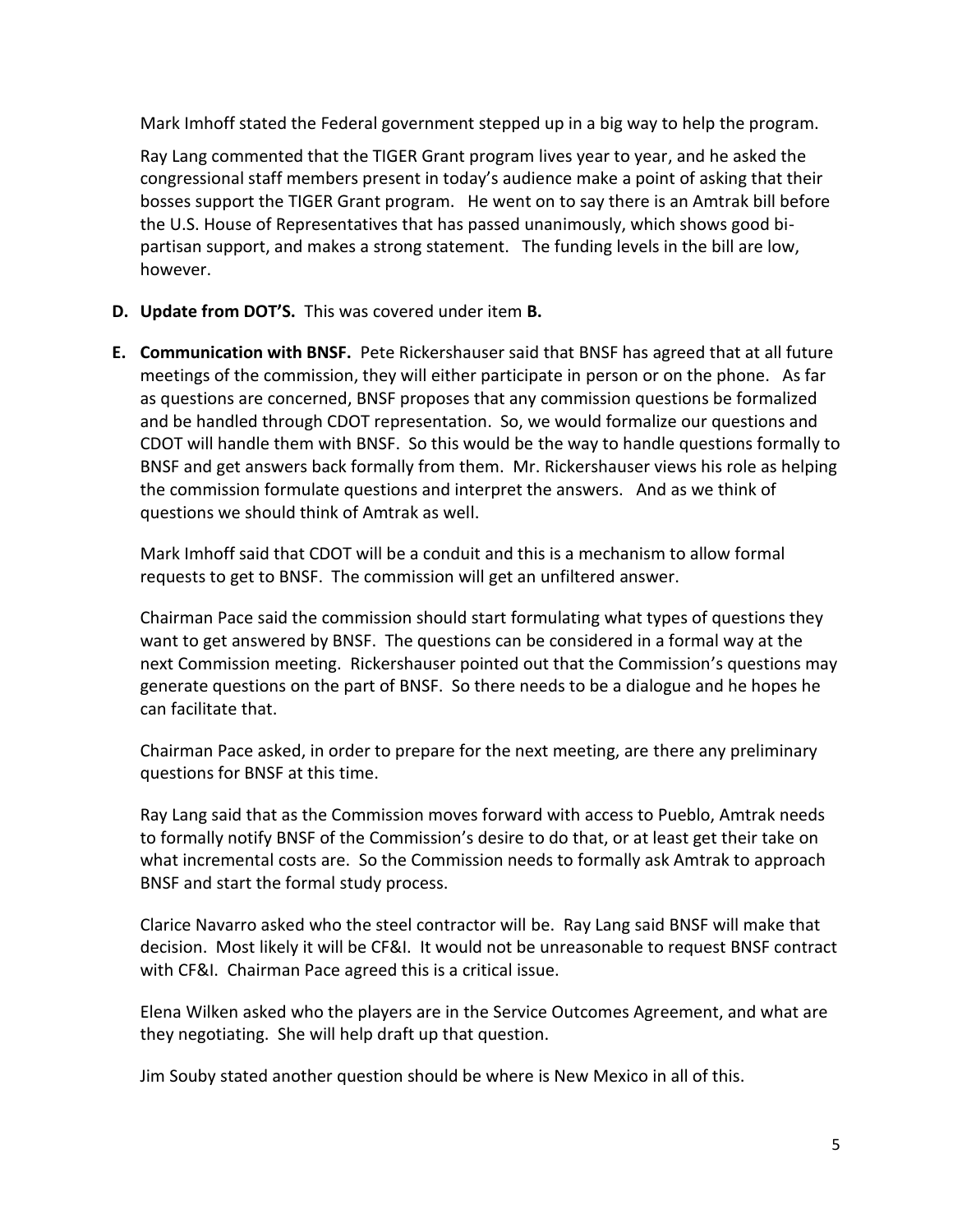Pete Rickershauser suggested asking, for each one of the three states, what are the track conditions. What is the issue, when will the issue be felt -- that unless some action is taken the speed of the train will be further dropped, and what is the cost of the solution.

Mark Imhoff said he would like to know if there is a proposed game plan on how the costs for maintenance will be split.

Chairman Pace asked that all of these questions be drafted and share them via formal agenda prior to the next meeting.

- **F. Towner Line update.** Peter Rickershauser said the conversation on using the continuous welded rail from this line is now a moot question. The owner of the line has not formally gotten permission to abandon the line. Someone else has made an offer to acquire the line with the intent of continuing operation of the line. The pot has continued to boil and now there is a lawsuit in federal district court in Denver. The rail is not available and must stay right where it is. We would like to see the line stay there and be well-used. Senator Crowder said not only would he like to see it stay there, he would like to see the spikes redriven. Rickershauser urged Commissioners to make sure the STB knows of their support.
- **G. Steps to converting to passenger rail (Ohio document).** Pete Rickershauser said the Ohio document has a commuter rail checklist the purpose of which is to define steps in the planning process for an analysis of a potential commuter rail service. The list is not definitive, rather it sites tasks that are fairly commonly performed when commuter rail feasibility is being investigated and service is implemented. It is included in the Ohio State Rail Plan as a checklist for Ohio urban planners who might be entertaining studying or establishing commuter rail services alone or as a compliment to planned rail passenger services. There are 20 steps on the list. He asked the Commission to start thinking about what our steps are and figure them out so that we can move forward with them and fund them.
- **H. Formal funding request to General Assembly.** Chairman Pace said he would like the Commission to make a formal request for funding for the Joint Budget Committee to consider ahead of the 2015 legislative session. The funds would go toward track maintenance or for a study. We need some questions answered if we are going to make that formal request. Once this Commission figures out those questions, he will work with our legislators to help us get a formal seat in front of the JBC. But again, before we can do this we need to get some of our questions answered from Amtrak and BNSF fairly soon.

Peter Rickershauser said he would formalize the question about time frame and costs for maintenance that still exist on the actual line.

Chairman Pace said that this item will be laid over for the next meeting.

- **I. Formal request to BNSF.** This was handled under item **E.**
- **J. Other.** Peter Rickershauser handed out a map of the existing route of the Southwest Chief. He then handed out three other maps that show the route the way BNSF looks at it. It